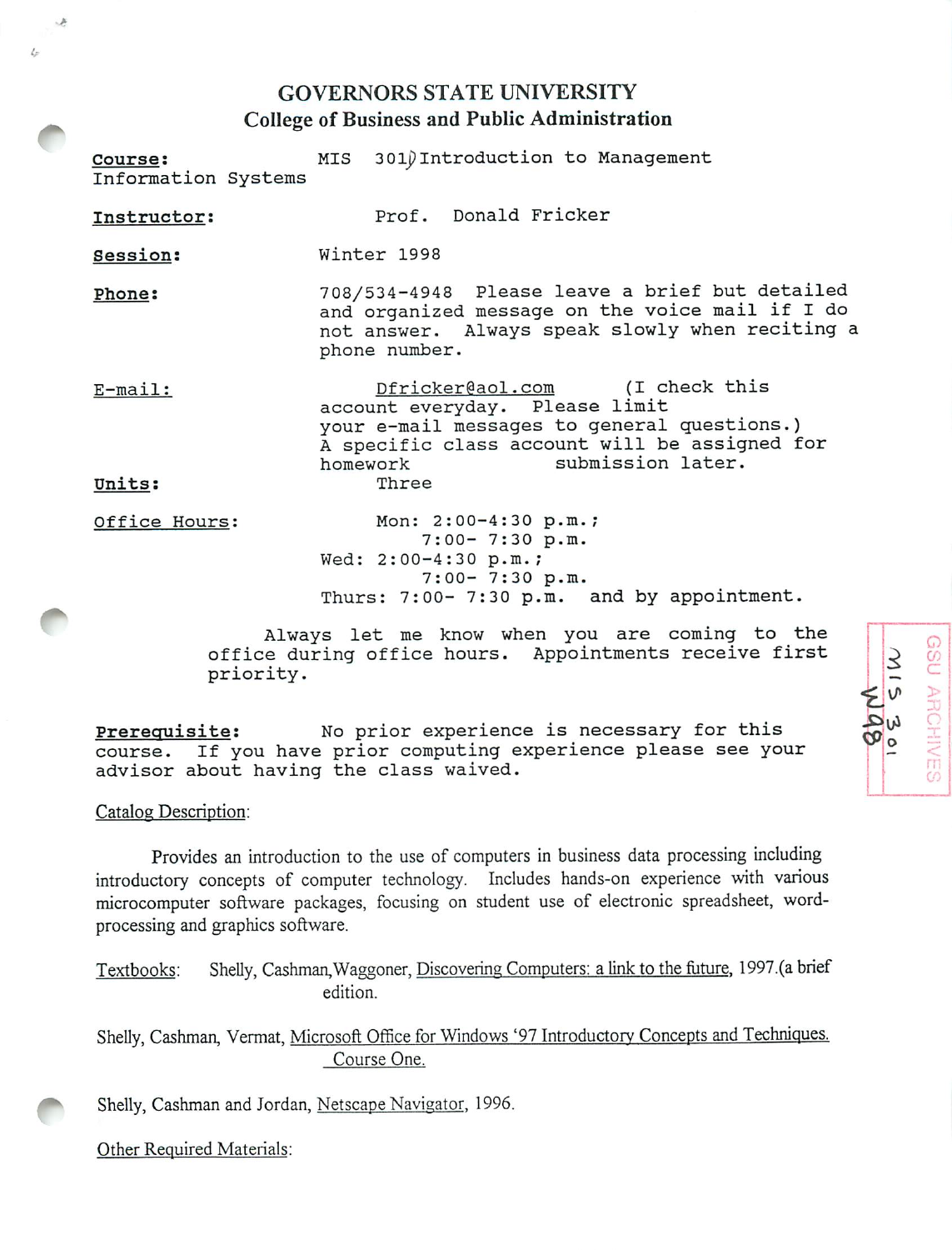*At least three DS/DD 3-1/2 diskettes formatted for the DOS (IBM).*

## *Expected Student Outcomes:*

J.

 $\overline{L}$ 

*Upon completion ofthis course, the student will:*

*Gain an overview of the relevance of computers with specific reference to business applications. Understand the structure and basic elements ofMIS.*

*Gain an appreciation ofthe role ofmicroprocessors, microcomputers and computer communications in the modern business environment.*

*Gain an understanding of the organization of computers, specific types of computers, specific components of computers and use several application software packages in business applications.*

#### *Syllabus Statement for Persons with Disabilities:*

It is the intention of the institution to support full participation of all students, regardless of physical *ability level. Therefore, if any student needs consideration of his/her physical abilities in order to complete thecourse, please notify the instructor as soon as possible.*

## **Manner** of Instruction:

Lecture and class discussion of text topics. Students are encouraged to ask questions related to the *text...especially current and breaking events inthe field.*

*Audio-visuals, students hands-on experience with exercises, problems, and examinations. Computer assignments to illustrate the topics.*

| Grades and Evaluations:               |        |  |
|---------------------------------------|--------|--|
|                                       | Points |  |
| Computer Assignments (10 @ 30 points) | 300    |  |
| Midterm                               | 100    |  |
| Final                                 | 100    |  |
| Class attendance/misc.                | 50     |  |
|                                       |        |  |
| Total                                 | 450    |  |

| Percent | Final Grade |  |
|---------|-------------|--|
| 90-100  | A           |  |
| 80-89   | B           |  |
| 70-79   | C           |  |
| 60-69   | D           |  |
| Below   | F           |  |

# *Homework Policy:*

*J|P\*